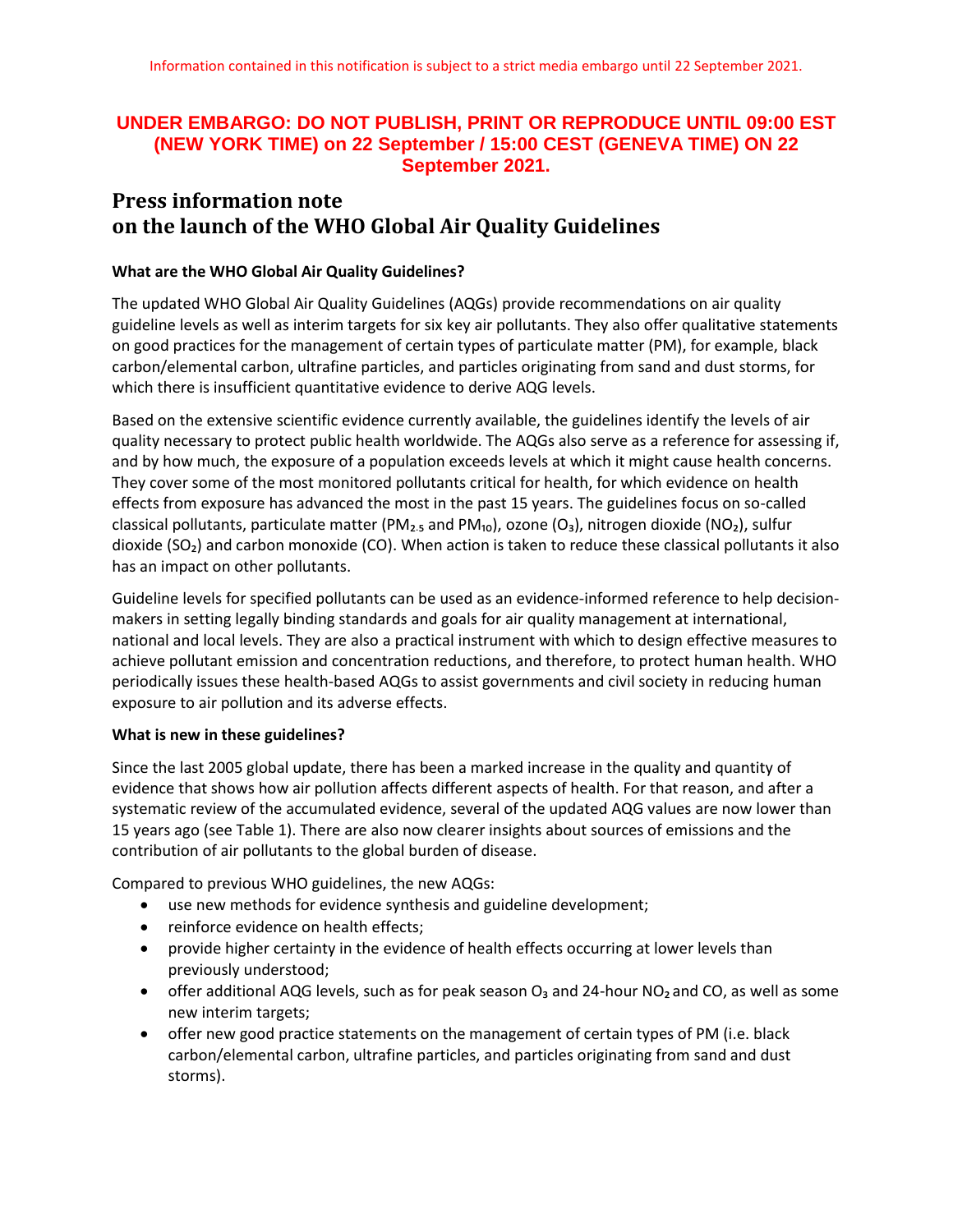| <b>Pollutant</b>                           | <b>Averaging time</b>    | <b>2005 AQGs</b> | 2021 AQG level |
|--------------------------------------------|--------------------------|------------------|----------------|
| PM <sub>2.5</sub> , $\mu$ g/m <sup>3</sup> | Annual                   | 10               | 5              |
|                                            | 24-hour <sup>a</sup>     | 25               | 15             |
| PM <sub>10</sub> , $\mu$ g/m <sup>3</sup>  | Annual                   | 20               | 15             |
|                                            | 24-hour <sup>a</sup>     | 50               | 45             |
| $O_3$ , $\mu$ g/m <sup>3</sup>             | Peak season <sup>b</sup> |                  | 60             |
|                                            | 8-hour <sup>a</sup>      | 100              | 100            |
| $NO2, \mu g/m3$                            | Annual                   | 40               | 10             |
|                                            | 24-hour <sup>a</sup>     |                  | 25             |
| $SO2$ , $\mu$ g/m <sup>3</sup>             | 24-hour <sup>a</sup>     | 20               | 40             |
| CO, $mg/m3$                                | 24-hour <sup>a</sup>     |                  | 4              |

**Table 1. Recommended 2021 AQG levels compared to 2005 air quality guidelines**

µg = microgram

ᵃ 99th percentile (i.e. 3–4 exceedance days per year).

 $<sup>b</sup>$  Average of daily maximum 8-hour mean O<sub>3</sub> concentration in the six consecutive months with the highest six-month running-</sup> average O<sub>3</sub> concentration.

Note: Annual and peak season is long-term exposure, while 24 hour and 8 hour is short-term exposure.

### **What is air pollution and where are these pollutants found in daily life?**

Air pollution is the contamination of the air we breathe, indoors or outdoors, by any chemical, physical or biological agent that is potentially threatening to human and ecosystem health. The pollutants with the most robust evidence for public health concern include particulate matter (PM), ozone (O₃), nitrogen dioxide (NO<sub>2</sub>) and sulfur dioxide (SO<sub>2</sub>) and carbon monoxide (CO). The health risks associated with PM smaller than or equal to 2.5 microns ( $\mu$ m) in diameter (PM<sub>2.5</sub>) are of particular public health relevance.  $PM<sub>2.5</sub>$  and PM<sub>10</sub> are capable of penetrating deep into the lungs and PM<sub>2.5</sub> can even enter the bloodstream, primarily resulting in cardiovascular and respiratory impacts. In 2013, outdoor air pollution and PM were classified as carcinogenic by WHO's International Agency for Research on Cancer (IARC).

Air pollution originates from numerous sources of emission, both natural and anthropogenic (resulting from human activity). The main sources of anthropogenic air pollution can vary geographically, but include the energy sector, the transport sector, domestic cooking and heating, waste dump sites, and industrial activities and agriculture. The process of combustion is the greatest contributor to air pollution, in particular the inefficient combustion of fossil fuels and biomass to generate energy. In indoor environments, the use of solid fuels and kerosene in unvented heating and cooking stoves, tobacco combustion and combustion for other purposes, such as cultural or religious practices, are important as well.

### **How were the recommended AQG levels determined?**

The development of WHO guidelines adheres to a rigorous process of reviewing and evaluating evidence, and involves several groups of experts with well-defined roles. A guideline development group defines the scope and key questions of the guidelines, and develops the recommendations, based on the distilled evidence provided by the systematic review team. In addition, an external review group provides valuable comments, while the WHO steering group, composed of WHO staff from all regions, oversees implementation of the project. For the AQGs, more than 500 papers were identified for systematic review and synthetized to get the most up-to-date evidence for establishing the new AQG levels.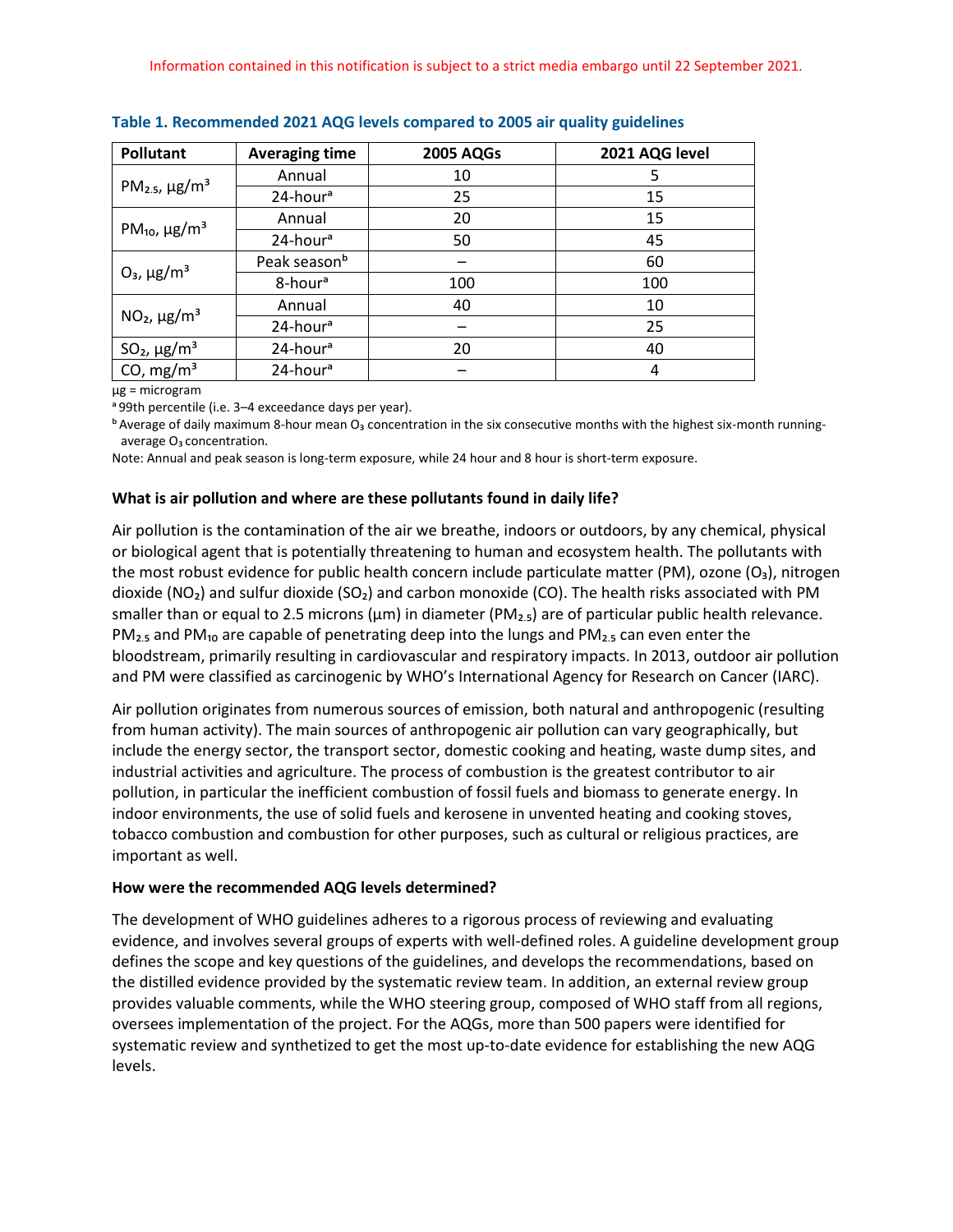These guidelines do not include recommendations about any kind of multiple exposures. In everyday life, people are often exposed to a mixture of air pollutants at the same time. WHO acknowledges the need to develop comprehensive models to quantify the effects of multiple exposures on human health. However, as the main body of evidence on air quality and health still focuses on the impact of single air pollutants on health outcomes, the current guidelines provide recommendations for each air pollutant individually.

# **Why are the AQGs so important for protecting health?**

The burden of disease associated with both ambient and household air pollution exposure is large and growing. This is partly due to increases in exposures in low- and middle-income countries, but in part also due to the rapidly increasing prevalence of noncommunicable diseases (NCDs) worldwide as a result of population ageing and lifestyle changes. Air pollution especially increases morbidity and mortality from the noncommunicable cardiovascular and respiratory diseases that are the major causes of global mortality; it also increases the disease burden from lower respiratory tract infections and increases preterm birth and other causes of death in children and infants, which remain a major cause of the disease burden in low- and middle-income countries.

WHO estimates show that around 7 million premature deaths, mainly from noncommunicable diseases, are attributable to the joint effects of ambient and household air pollution. Global assessments of ambient air pollution alone suggest hundreds of millions of healthy years of life lost, with the greatest attributable disease burden seen in low and middle-income countries.

Although air quality has improved gradually in high-income countries, pollutant concentrations still exceed the 2005 WHO AQGs for several pollutants in many areas. More than 90% of the global population in 2019 lived in areas where concentrations exceeded the 2005 WHO air quality guideline for long-term exposure to PM<sub>2.5</sub>. Air quality has generally deteriorated in most low- and middle-income countries, because of large-scale urbanization and economic development that has largely relied on the inefficient combustion of fossil fuels, like coal, as well as inefficient residential fuel use and industry. However, disparities in air pollution exposure are increasing worldwide, particularly as low- and middleincome countries are experiencing growing levels of air pollution.

# **How is the burden of poor air quality distributed globally?**

Exposure to air pollutants is heavily dependent on their ambient concentrations. For example, ambient  $PM<sub>2.5</sub>$  concentrations vary substantially between and within regions of the world. Importantly, more than 90% of the global population in 2019 lived in areas where concentrations exceed the 2005 WHO AQG level of 10  $\mu$ g/m<sup>3</sup> – and with the 2021 AQG level being lower there will subsequently be an increase in the attributable health burden in all countries. In 2019, annual population-weighted  $PM<sub>2.5</sub>$ concentrations were highest in the WHO South-East Asia Region and then in the Eastern Mediterranean Region. Elevated concentrations were also observed in some western African countries, largely due to the impact of Saharan dust. Windblown desert dust contributes to sometimes very high exposures to particles larger than 10 µm. This is a prominent issue in many arid areas in the Middle East, northern Africa, the Gobi Desert and elsewhere.

Many of the countries with the lowest national PM<sub>2.5</sub> exposure levels were either in the WHO Region of the Americas or the European Region. Trends in  $PM<sub>2.5</sub>$  indicate a relatively stable population-weighted global mean concentration, which reflects both decreases in exposure in the European Region, the Americas and recently in some parts of the Western Pacific Region, and increases elsewhere.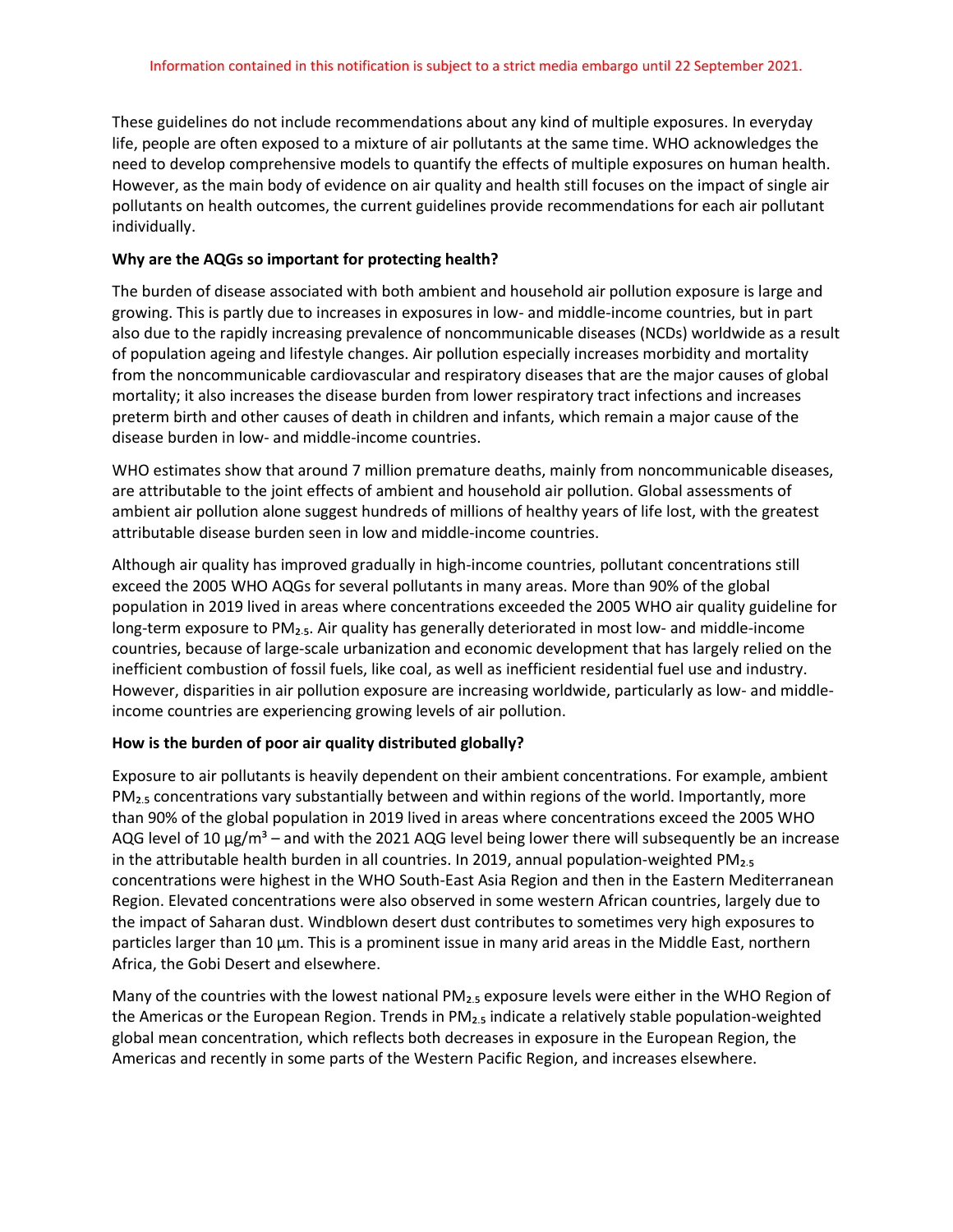### **How can these guidelines be used?**

The AQGs provide robust evidence-informed guidance to protect public health from air pollution. Whereas guidelines are not legally binding recommendations, they can be used as an evidence-informed reference tool to help decision-makers in setting legally binding standards and goals for air quality management at international, national and local level. Academic researchers and national and local authorities working in the broad field of air pollution may also find them useful for planning and impact assessments, and they may stimulate further research and monitoring. They can also be used as an advocacy tool for protecting public health from air pollution, for example by civil society and academic groups.

# **What is the difference between AQG levels, interim targets and good practice statements?**

- The **AQG levels** provide evidence-informed quantitative recommendations, based on systematic review of the evidence of adverse health effects (including an indication of the shape of the concentration–response function) for PM<sub>2.5</sub>, PM<sub>10</sub>, NO<sub>2</sub>, O<sub>3</sub>, SO<sub>2</sub> and CO, for relevant averaging times and in relation to critical health outcomes.
- **Interim targets** serve to guide reduction efforts towards the ultimate and timely achievement of the AQG levels. Meeting the interim targets may have a notable benefit for health, especially in those regions where exposures far exceed interim targets.
- **Good practice statements** help to manage certain types of particulate matter (i.e. black carbon/elemental carbon, ultrafine particles, and particles originating from sand and duststorms), when numerical AQG levels can not be established in the absence of clear quantitative evidence on independent health effects from these pollutants.

# **How many lives could be saved or improved if countries achieve new AQG levels?**

Achieving the recommended AQG levels will deliver substantial health benefits globally. WHO has performed a rapid scenario analysis to assess the health gains attributable to improved annual ambient particulate matter concentrations, if the AQG levels were achieved. Around 80% of deaths attributed to PM<sub>2</sub>.<sub>5</sub> exposure in the world could be avoided if countries attain the annual AQG level for PM<sub>2.5</sub>. Reaching the interim targets also offers substantial benefits for health. For example, attainment of interim target 4 for PM<sub>2.5</sub> (the same level as the AQG from 2005), would result in a nearly 48% decrease in total deaths attributed to PM<sub>2.5</sub> exposure. The highest impact would be observed in the South-East Asia and African regions (57% and 60% reduction respectively).

Results clearly demonstrate a major reduction in the estimated burden of disease, even if other analyses may yield different estimates due to different assumptions made. The WHO scenario analysis showed that if the interim targets were achieved, the greatest benefit in terms of reduced burden of disease would be observed in countries with high PM<sub>2.</sub>5 concentrations and with large populations. Results are significantly different for high-income countries, as in most cases the  $PM<sub>2.5</sub>$  ambient concentrations in these areas are already below the interim targets.

# **Is there a link between air quality and COVID-19?**

Poor air quality is an important risk factor for both acute (e.g. pneumonia) and chronic respiratory and cardiovascular diseases (such as chronic obstructive pulmonary disease or stroke). People with underlying medical conditions are thought to be at a greater risk of developing severe disease from COVID-19 infection; thus, air pollution is most likely a contributing factor to the health burden caused by COVID-19.